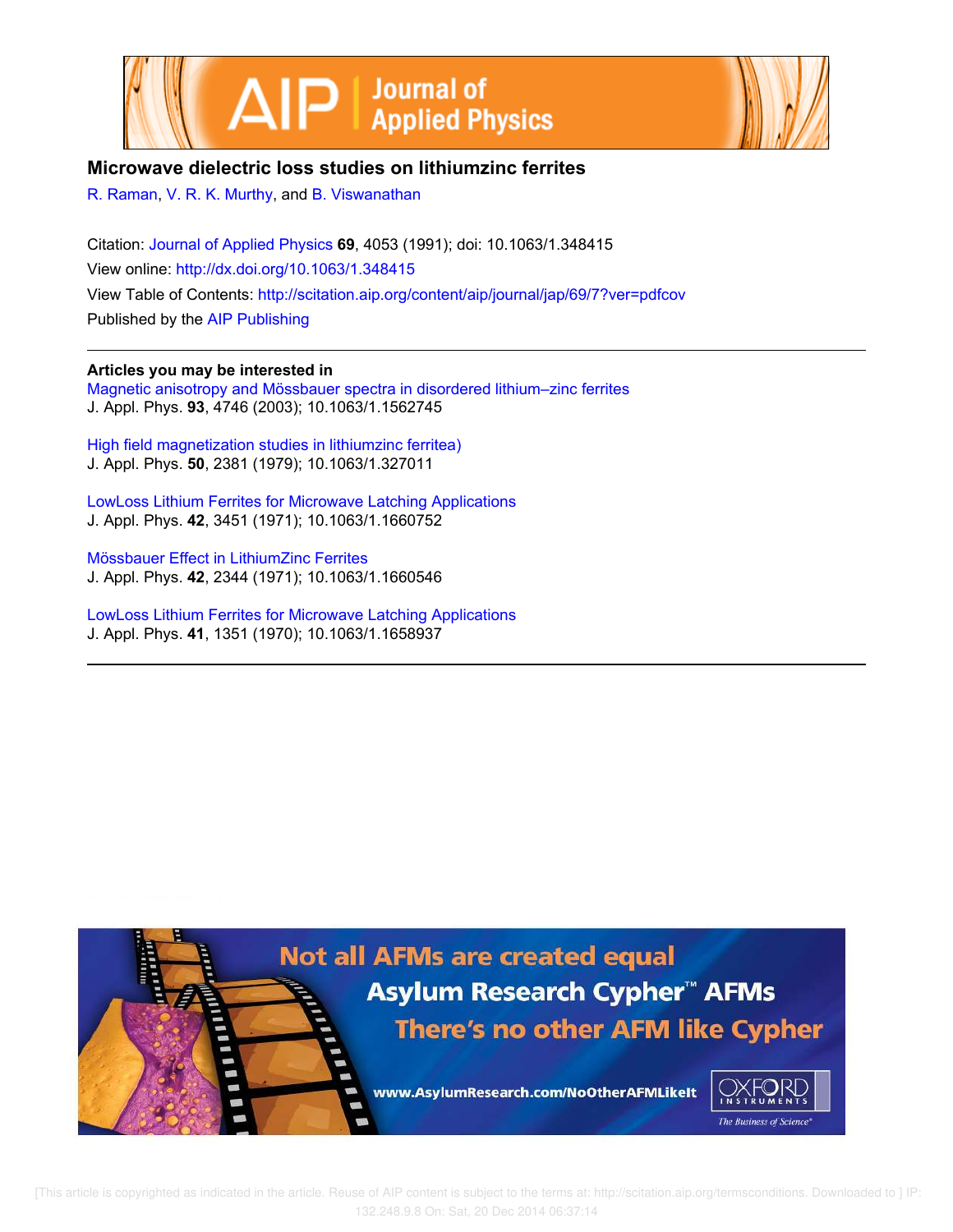## Microwave dielectric loss studies on lithium-zinc ferrites

R. Raman and V. R. K. Murthy Department of Physics, Indian Institute of Technology, Madras-600 036, India

B. Viswanathan Department of Chemistry, Indian Institute of Technology, Madras-600 036, India

(Received 11 July 1990; accepted for publication 6 December 1990)

Microwave dielectric parameters are measured for lithium-zinc ferrites with chemical formula  $\text{Li}_{0.5-x/2}\text{Fe}_{2.5-x/2}\text{Zn}_x\text{O}_4$  (x = 0.0, 0.1, 0.3, 0.5, 0.6). All the samples except x = 0.5, show an increase in the dielectric loss with temperature. A relaxation-type mechanism is observed for  $x = 0.5$ . The results are compared with the low-frequency dielectric constant and loss.

## I. INTRODUCTION

Lithium ferrites have emerged as a good substitute for the expensive garnets in the fabrication of microwavelatched devices' due to their properties such as higher squareness and remanence ratio, superior temperature stability of saturation magnetization, low intrinsic linewidth, and low magnetic losses far from resonance. The microwave magnetic properties have been widely studied.<sup>2,3</sup> However the results of dielectric studies of these materials at microwave frequencies are not available. The present note is aimed at discussing the results of temperature variation of microwave dielectric loss of zinc-substituted lithium ferrite.

## II. EXPERIMENT

The samples with chemical composition  $Li_{0.5-x/2}Fe_{2.5-x/2}Zn_xO_4$  ( $x = 0.0, 0.1, 0.3, 0.5, 0.6$ ) were prepared by double-stage sintering. The samples are denoted as A,B,C,D, and E. The samples were fired at 900 "C to reduce the lithium loss.<sup>4</sup> In order to ensure good densification 0.2 wt % of bismuth-oxide flux material was added. The single phase nature of the samples was confirmed by x-ray diffraction.

dc electrical conductivity was measured using a twoprobe technique with a Keithley electrometer (Model 610) and ac dielectric measurements were carried out with a GR 1615 capacitance bridge. The accuracy of ac and dc conductivities is  $\pm 2\%$  and  $\pm 4\%$ , respectively. The microwave dielectric parameters were measured using a  $TE_{105}$ -mode rectangular cavity at 9150 MHz. The experimental setup consisted of a standard x-band test bench, comprising an X-13 klystron, isolator, attenuator, directional coupler, and magic Tee. One end of the collinear arm was connected with the cavity and the other end was terminated with a matched load. The detector mount was fixed at the E-arm of the Tee. This arrangement acted as the reflection-type cavity for easy temperature variation. The cavity was thermally isolated using a stainless-steel waveguide. An HP frequency counter (model 5352B) was used for the frequency measurement. The frequency measurement ensured an accuracy of  $\pm$  5%. The sample in the form of a thin rod was introduced at the center of the cavity and parallel to the electric-field maximum. The dielectric constant and loss are calculated from the resonant frequency and half-power-width frequencies.' More detailed discussion on the theory and measurement is reported in the literature.<sup>6</sup> The measurements were carried out from 300 to 650 K.

#### III. RESULTS AND DISCUSSION

The values of the dielectric constant and loss at 20 KHz and 9150 MHz, together with the dc conductivity data, are tabulated in Table I. The variation of dc conductivity and ac conductivity at 20 kHz with inverse of absolute temperature is shown in Figs. 1 and 2, respectively. The temperature variation of dielectric loss at microwave frequencies is shown in Fig. 3.

The frequency dependence of dielectric properties is usually explained by Koop's two-layer model of Maxwell-Wagner-type relaxation.<sup>4</sup> Grain boundaries in ferrites have different electrical properties from those of grains. This model assumes that grains with low conductivity separate the grains which are relatively good conductors. A large decrease in the dielectric constant and loss with frequency validates the two-layer model assumption. The hopping motion of electron is believed to occur through a thermally activated process. Consequently conductivity and the dielectric loss should increase with temperature. The temperature dependence of the conductivity is expressed as'

$$
\sigma = \sigma_0 \exp(-E/KT), \tag{1}
$$

where  $E$  is the activation energy. The experimental values of dc and ac conductivities which have accuracies of  $\pm 2\%$ and  $\pm 4\%$ , respectively, are fitted into Eq. (1) for the determination of activation energy. Figures 1 and 2 indicate the validity of the above mechanism. The change of slope in the log  $\sigma$  vs 1/T plot is found to occur for many  $f$ errites $\delta$  indicating two parallel conductivity mechanisms with differing activation energies. In the present case the temperature corresponding to this change in the conductivity mechanism is different from the Curie temperature. The respective activation energies corresponding to the lower- and higher-temperature regions  $E_1$  and  $E_2$  for ac and dc conductivities are tabulated in Table II.

A high activation energy always goes hand in hand with high resistivity of the ferrite at room temperature, so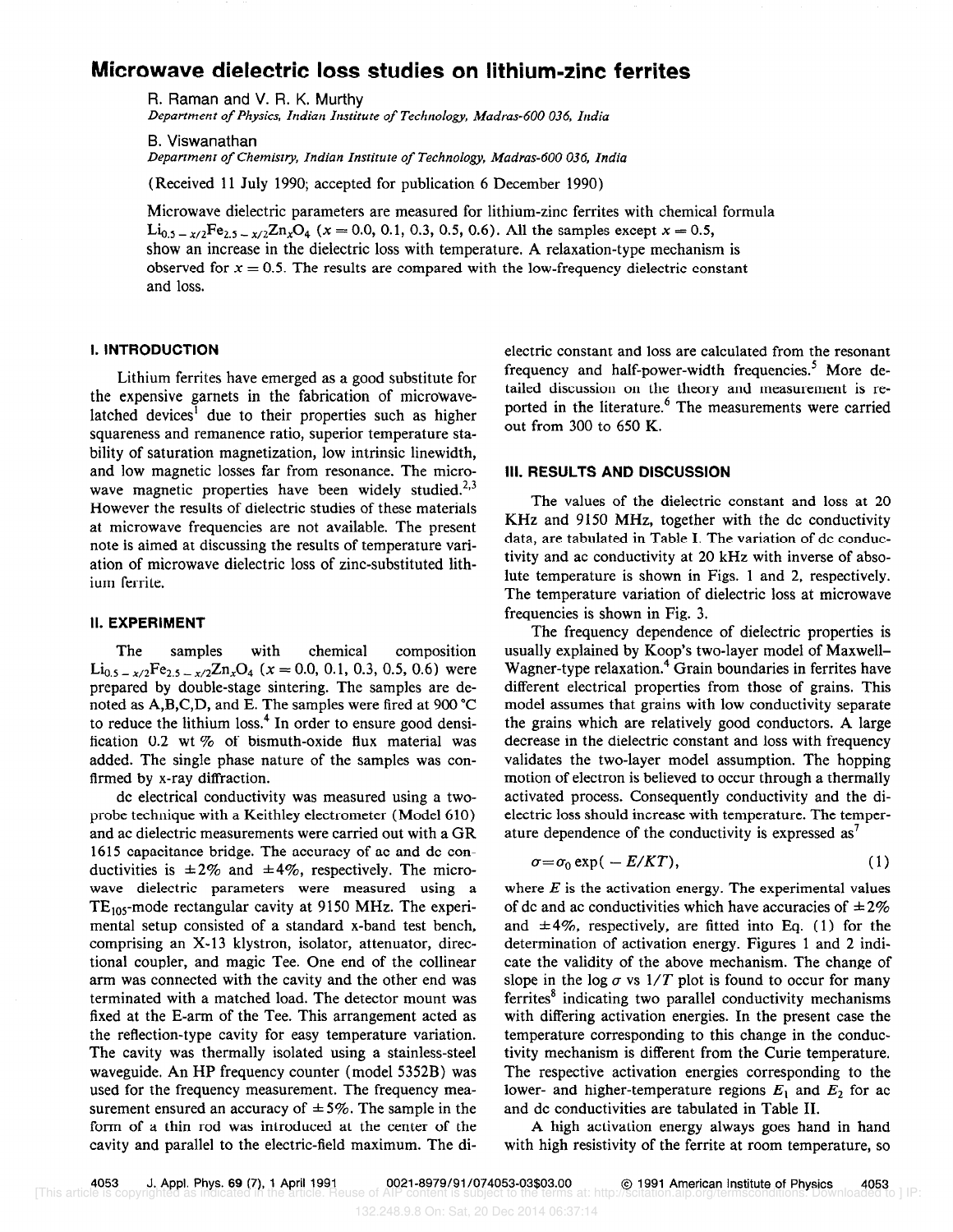TABLE I. The value of dielectric constant and loss at 20 KHz and 9150 MHz and dc electrical conductivity at 300 K.

| Sample | $\sigma_{\rm de}$<br>$(\Omega^{-1}$ cm <sup>-1</sup> ) | $\epsilon'$ at<br>$20$ kHz | $\epsilon$ " at<br>$20$ kHz | $\epsilon'$ at<br>9150 MHz | $\epsilon$ " at<br>9150 MHz |
|--------|--------------------------------------------------------|----------------------------|-----------------------------|----------------------------|-----------------------------|
| A      | $8.23 \times 10^{-8}$                                  | 1593.0                     | 810.0                       | 14.85                      | 0.16                        |
| в      | 8.70 $\times$ 10 <sup>-6</sup>                         | 2430.0                     | 767.0                       | 14.21                      | 0.19                        |
| C      | $1.68 \times 10^{-7}$                                  | 168.4                      | 105.0                       | 14.14                      | 0.13                        |
| D      | $1.71 \times 10^{-7}$                                  | 43.1                       | 18.9                        | 13.90                      | 0.09                        |
| Е      | $4.50 \times 10^{-6}$                                  | 1700.0                     | 3921.0                      | 14.52                      | 0.17                        |

it is important to analyze the conductivity results. The conductivity of lithium ferrite mainly depends on the temperature of preparation. The loss of lithium and presence of  $\text{Fe}^{2+}$  are the causes for this dependence. Conflicting reports on the conductivity of lithium ferrites are available<sup>4,9,10</sup> in the literature. The results of Kishan et  $al$ .<sup>4</sup> indicate that the addition of zinc to undoped lithium ferrite produces a marked increase in resistivity. The resistivity further increases with increasing zinc up to the concentration of 0.4 atom/formula unit, but then decreases for a sample with higher zinc content. The results of West and Blankenship<sup>9</sup> show the reverse trend for the annealed samples whereas the resistivity for the samples which are not annealed increases linearly. Rezlescue et al.<sup>10</sup> have observed that the resistivity increases with increasing concentration of  $\text{Zn}^{2+}$ . Another factor that can influence the conductivity is the ionic disorder in the B site.<sup>11</sup> The 1:3



FIG. 1. dc conductivity vs inverse of temperature.

4054

Sample V Sample C A Sample D 10 A Sample E 10  $(\text{ohm}^{-1} \text{cm}^{-1})$ ្រី 10  $10^{6}$  $17$  $3.1$ 19  $(K^{-1})$ 

FIG. 2. ac conductivity vs inverse of temperature.

order of Li and  $Fe^{3+}$  ions can be disturbed either by quenching the samples from 1000 K or by zinc doping. So it is worthwhile to compare the results of zinc-containing samples leaving the undoped lithium ferrite. The decrease in conductivity with zinc content may be due to the de-



FIG. 3. Microwave dielectric loss vs temperature.